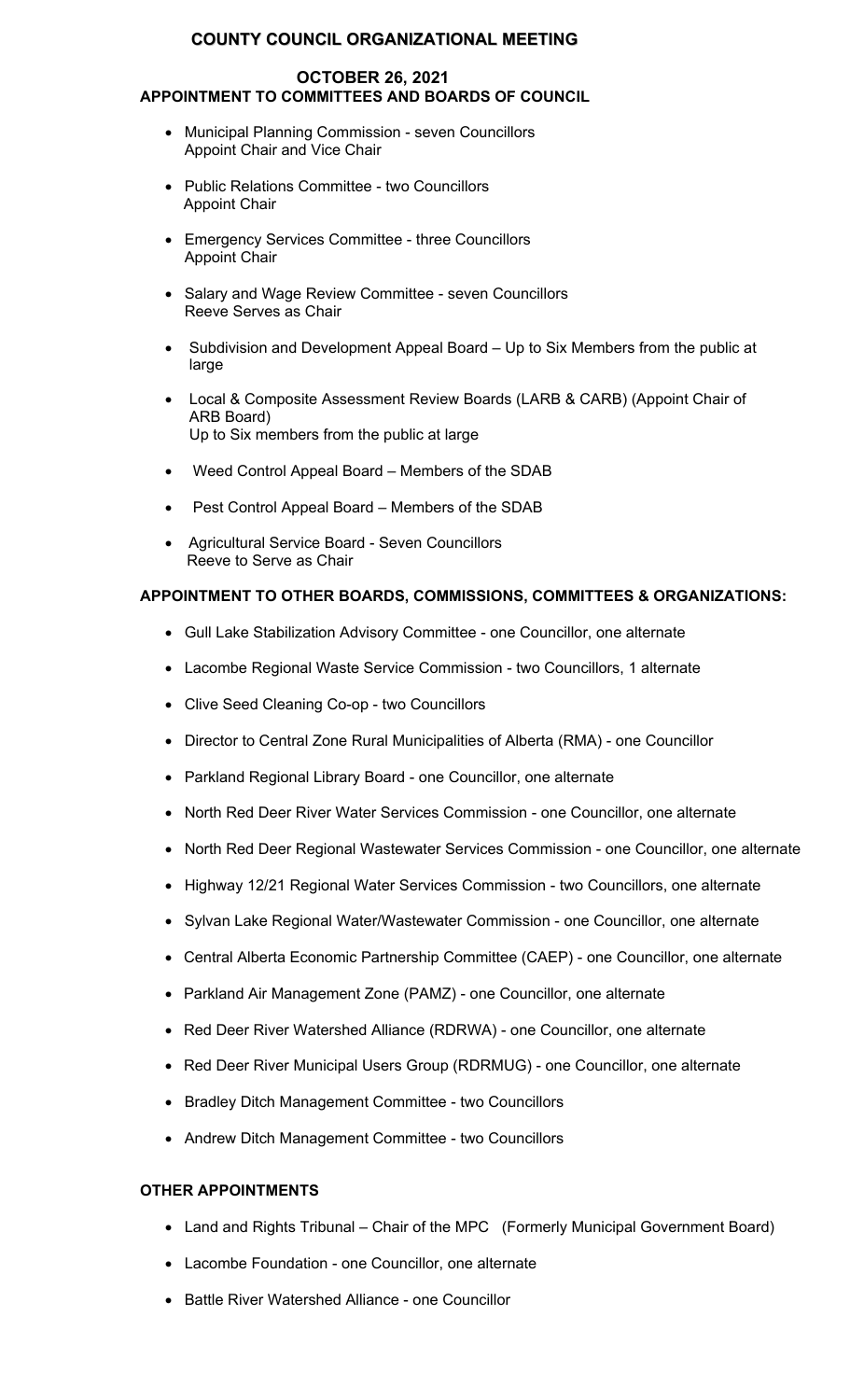## ORGANIZATIONAL MEETING PAGE 2

- Medicine River Watershed Society 1 Councillor
- Lacombe Regional Emergency Advisory Committee one Councillor, one alternate
- Lacombe County Fire Services Committee one Councillor, one alternate
- Lacombe & District Recreation, Parks & Culture Board one Councillor, one alternate
- Blackfalds & District Recreation, Parks & Culture Board one Councillor, one alternate
- Medicine River Crime Watch one Councillor
- Burnt Lake Rural Crime Watch one Councillor
- Ponoka Rural Crime Watch one Councillor
- Red Deer/Lacombe Rural Crime Watch two Councillors
- Rimbey Rural Crime Watch one Councillor
- Village of Alix/Lacombe County Intermunicipal Development Plan Committee/ Intermunicipal Collaboration Framework Committee – two Councillors, one alternate
- Town of Bentley/Lacombe County Intermunicipal Development Plan Committee/ Intermunicipal Collaboration Framework Committee – two Councillors, one alternate
- Town of Blackfalds/Lacombe County Intermunicipal Development Plan Committee/ Intermunicipal Collaboration Framework Committee – three Councillors, one alternate
- Village of Clive/Lacombe County Intermunicipal Development Plan Committee/ Intermunicipal Collaboration Framework Committee – two Councillors, one alternate
- Town of Eckville/Lacombe County Intermunicipal Development Plan Committee/ Intermunicipal Collaboration Framework Committee – two Councillors, one alternate
- City of Lacombe/Lacombe County Intermunicipal Development Plan Committee/ Intermunicipal Collaboration Framework Committee – two Councillors, one alterante
- Gull Lake Intermunicipal Collaboration Framework Committee two Councillors, one alternate
- Summer Village of Gull Lake/Lacombe County Intermunicipal Development Plan one Councillor & one alternate (IDP is multiple Muncipalties)
- Summer Village of Birchcliff/Lacombe County Intermunicipal Collaboration Framework Committee - two Councillors, one alternate
- Summer Village of Half Moon Bay/Lacombe County Intermunicipal Collaboration Framework Committee – two Councillors, one alternate
- Summer Village of Sunbreaker Cove/Lacombe County Intermunicipal Collaboration Framework Committee – two Councillors, one alternate
- Sylvan Lake Intermunicipal Development Plan one Councillor & one alternate (includes all SV's & Red Deer County, Town of Sylvan Lake)
- Buffalo Lake Intermunicipal Development Plan one Councillor & one alternate (includes all SV's, Stettler & Camrose Counties)
- County of Stettler/Lacombe County Intermunicipal Collaboration Framework Committee – two Councillors, one alternate
- Ponoka County/Lacombe County Intermunicipal Development Plan Committee/ Intermunicipal Collaboration Framework Committee – two Councillors